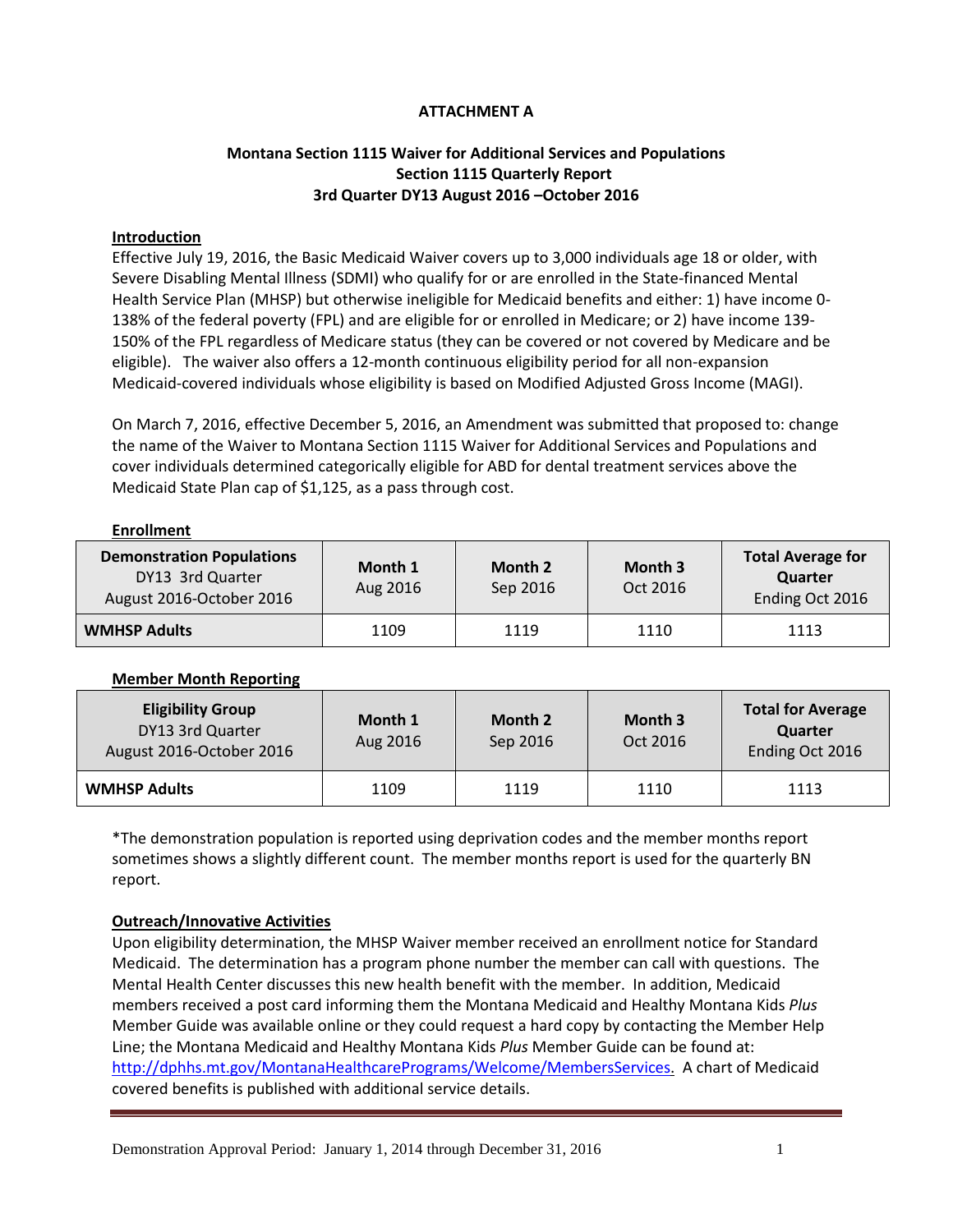# **Operational/Policy Developments/Issues**

Montana has no operational issues at this time.

#### **Financial/Budget Neutrality Developments/Issues**

Montana has no financial issues at this time.

#### **Member Issues**

We are not hearing reported member issues. Members, family members, and Mental Health Center staff are very happy members are receiving health benefits, and are very pleased the waiver has expanded to align with the Standard Medicaid benefit package.

#### **Quality Assurance/Monitoring Activity**

No quality assurance/monitoring activity in current quarter.

#### **Status of Benefits and Cost Sharing**

No changes were made to benefits or cost sharing during the quarter.

#### **Demonstration Evaluation**

The draft evaluation was part of the waiver submission.

#### **Enclosures/Attachments**

Please see the following quarterly expenditure and enrollment reports, sent with this quarterly report.

- Quarterly BN Limit,
- Quarterly Waiver Costs and Variance from BN, and
- Quarterly Federal Funds Summary by DY.

# **History**

The Montana Medicaid Program is authorized under 53-6-101, Montana Codes Annotated, and Article XII, Section 3 of the Montana Constitution. The Department of Public Health and Human Services (DPHHS) administers the Medicaid Program.

In February 1996, Montana implemented its state-specific welfare reform program known as Families Achieving Independence in Montana (FAIM). This sweeping change involved the cash assistance, food stamp, and Medicaid programs that were administered on the federal side by several agencies under multiple statutes. As part of welfare reform, Montana obtained a Section 1115 waiver, approved in February 1996, known as the Basic Medicaid Waiver. Services were provided for Able Bodied Adults (neither pregnant nor disabled) and who were parents and/or caretaker relatives of dependent children, eligible for Medicaid under Sections 1925 or 1931 of the Social Security Act, at or below 33% of the FPL. The waiver offered all mandatory services and a reduced package of Medicaid optional services through a fee-for-service delivery.

On October 23, 2003, DPHHS submitted an 1115 waiver application to CMS requesting approval to continue the Basic Medicaid Program. CMS approved the waiver application on January 29, 2004 for a five-year period from February 1, 2004, through January 31, 2009. CMS approved the waiver amendment extension and the request to insure the additional "MHSP Waiver" population, effective December 1, 2010. The waiver goal was to increase the number of individuals in Montana with health insurance coverage.